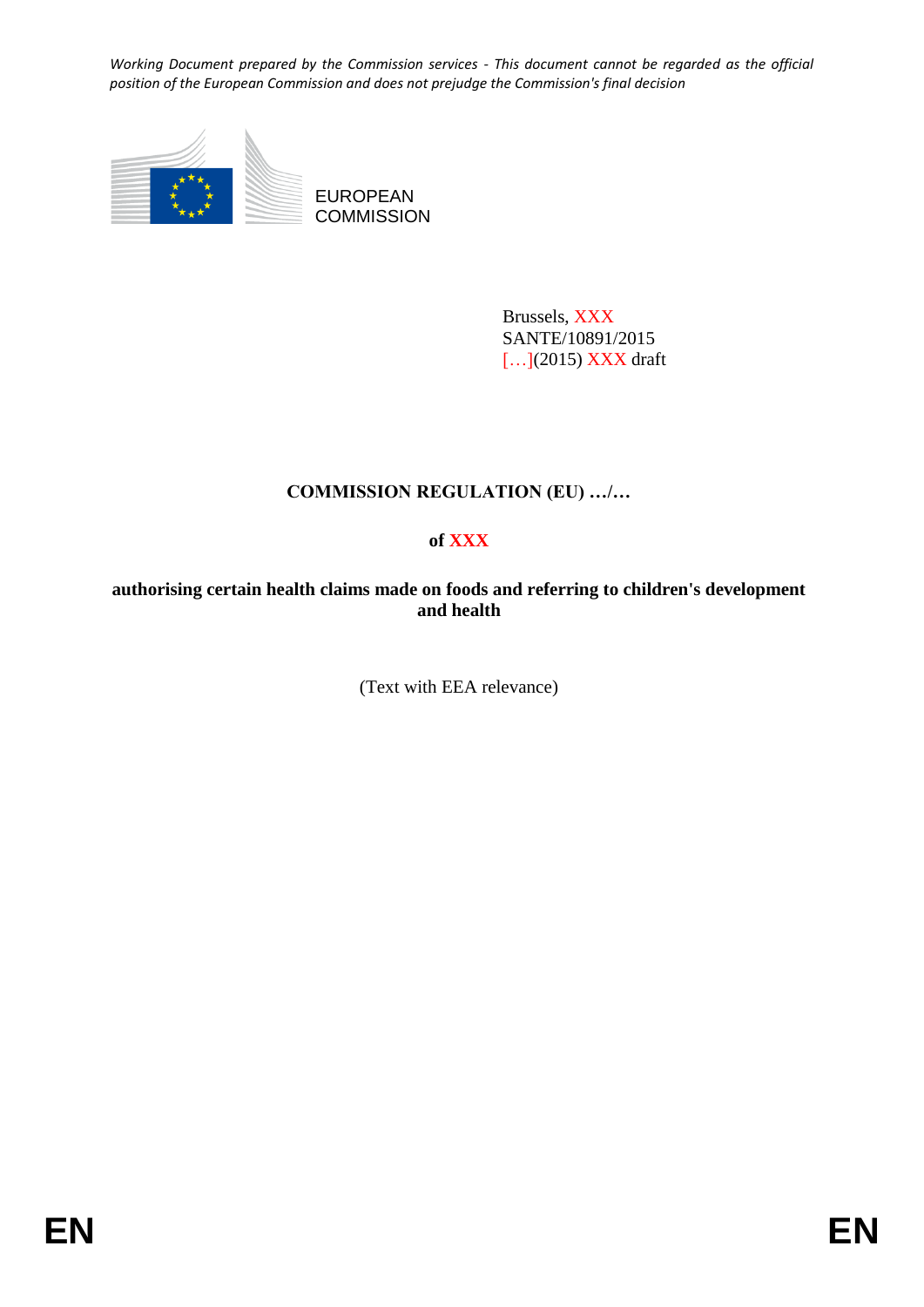### **COMMISSION REGULATION (EU) …/…**

#### **authorising certain health claims made on foods and referring to children's development and health**

(Text with EEA relevance)

#### (Text with EEA relevance)

#### THE EUROPEAN COMMISSION,

Having regard to the Treaty on the Functioning of the European Union,

Having regard to Regulation (EC) No 1924/2006 of the European Parliament and of the Council of 20 December 2006 on nutrition and health claims made on foods , and in particular Article 17(3) thereof,

Whereas:

- (1) Pursuant to Regulation (EC) No 1924/2006 health claims made on foods are prohibited unless they are authorised by the Commission in accordance with that Regulation and included in a list of permitted claims.
- (2) Regulation (EC) No 1924/2006 also provides that applications for authorisations of health claims may be submitted by food business operators to the national competent authority of a Member State. The national competent authority is to forward valid applications to the European Food Safety Authority (EFSA), hereinafter referred to as 'the Authority'.
- (3) Following receipt of an application the Authority is to inform without delay the other Member States and the Commission of the application, and to deliver an opinion on the health claim concerned.
- (4) The Commission is to decide on the authorisation of health claims taking into account the opinion delivered by the Authority.
- (5) Following an application from Specialised Nutrition Europe<sup>1</sup>, submitted pursuant to Article 14(1)(b) of Regulation (EC) No 1924/2006, the Authority was required to deliver an opinion on a health claim related to thiamine and carbohydrate and energyyielding metabolism (Question No EFSA-Q-2008-183<sup>2</sup>). The claim proposed by the applicant was worded, inter alia, as follows: "Vitamin B1 (thiamine) is necessary to release energy from carbohydrates".
- (6) On the basis of the data presented, the Authority concluded in its opinion received by the Commission and the Member States on 22 July 2010 that a cause and effect relationship had been established between the intake of thiamine and carbohydrate and energy-yielding metabolism. Accordingly, a health claim reflecting this conclusion should be considered as complying with the requirements of Regulation (EC) No 1924/2006, and should be included in the Union list of permitted claims.

 $\frac{1}{1}$ Formerly IDACE (Association of the Food Industries for Particular Nutritional Uses of the European Union)

<sup>&</sup>lt;sup>2</sup> EFSA Journal  $2010;8(7):1690$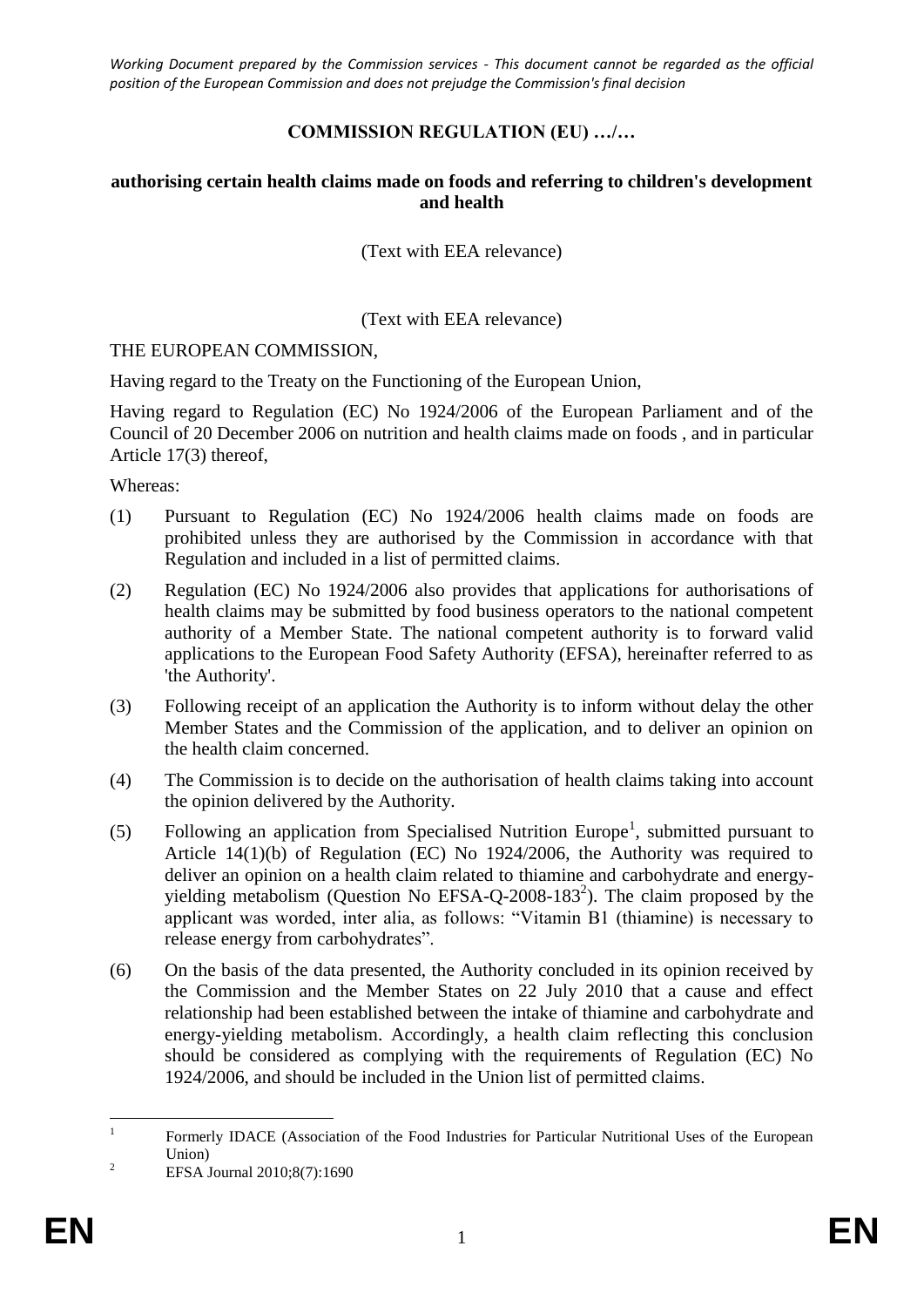- (7) Following an application from HiPP GmbH, submitted pursuant to Article 14(1)(b) of Regulation (EC) No 1924/2006, the Authority was required to deliver an opinion on a health claim related to thiamine and maintenance of normal neurological development and function (Question No EFSA-Q-2009-00455 $3$ ). The claim proposed by the applicant was worded, inter alia, as follows: "Vitamin B1 for development of the nervous system".
- (8) On the basis of the data presented, the Authority concluded in its opinion received by the Commission and the Member States on 10 February 2011 that a cause and effect relationship had been established between dietary intake of thiamine and maintenance of normal neurological development and function. Accordingly, a health claim reflecting this conclusion should be considered as complying with the requirements of Regulation (EC) No 1924/2006, and should be included in the Union list of permitted claims.
- (9) Following an application from HiPP GmbH & Co Vertrieb KG, submitted pursuant to Article 14(1)(b) of Regulation (EC) No 1924/2006, the Authority was required to deliver an opinion on a health claim related to alpha-linolenic acid and contribution to brain and nerve tissue development (Question No EFSA- Q-2009-00197<sup>4</sup>). The claim proposed by the applicant was worded, *inter alia*, as follows: "Alpha-linolenic acid is important for brain and nervous tissue development".
- (10) On the basis of the data presented, the Authority concluded in its opinion received by the Commission and the Member States on 7 April 2011 that a cause and effect relationship had been established between the dietary intake of ALA and contribution to brain and nerve tissue development. Accordingly, a health claim reflecting this conclusion should be considered as complying with the requirements of Regulation (EC) No 1924/2006, and should be included in the Union list of permitted claims.
- (11) Following an application from Specialised Nutrition Europe, submitted pursuant to Article 14(1)(b) of Regulation (EC) No 1924/2006, the Authority was required to deliver an opinion on a health claim related to magnesium and contribution to normal development of bone (Question No EFSA-Q-2008-150<sup>5</sup>). The claim proposed by the applicant was worded, *inter alia*, as follows: "magnesium supports the development of strong/healthy bones".
- (12) On the basis of the data presented, the Authority concluded in its opinion received by the Commission and the Member States on 26 July 2013 that a cause and effect relationship had been established between dietary intake of magnesium and contribution to normal development of bone. Accordingly, a health claim reflecting this conclusion should be considered as complying with the requirements of Regulation (EC) No 1924/2006, and should be included in the Union list of permitted claims.
- (13) Following an application from Specialised Nutrition Europe, submitted pursuant to Article 14(1)(b) of Regulation (EC) No 1924/2006, the Authority was required to deliver an opinion on a health claim related to vitamin A and contribution to normal development and function of the immune system (Question No EFSA-Q-2008-160 $^6$ ).

 $\overline{3}$  $\frac{3}{4}$  EFSA Journal 2011;9(2):1980.

<sup>&</sup>lt;sup>4</sup><br>EFSA Journal 2011;9(4):2130<br>EFSA Journal 2012;11(7):2223

 $5 \t\t\t EFSA Journal 2013;11(7):3331$ 

<sup>6</sup> EFSA Journal 2013;11(7):3334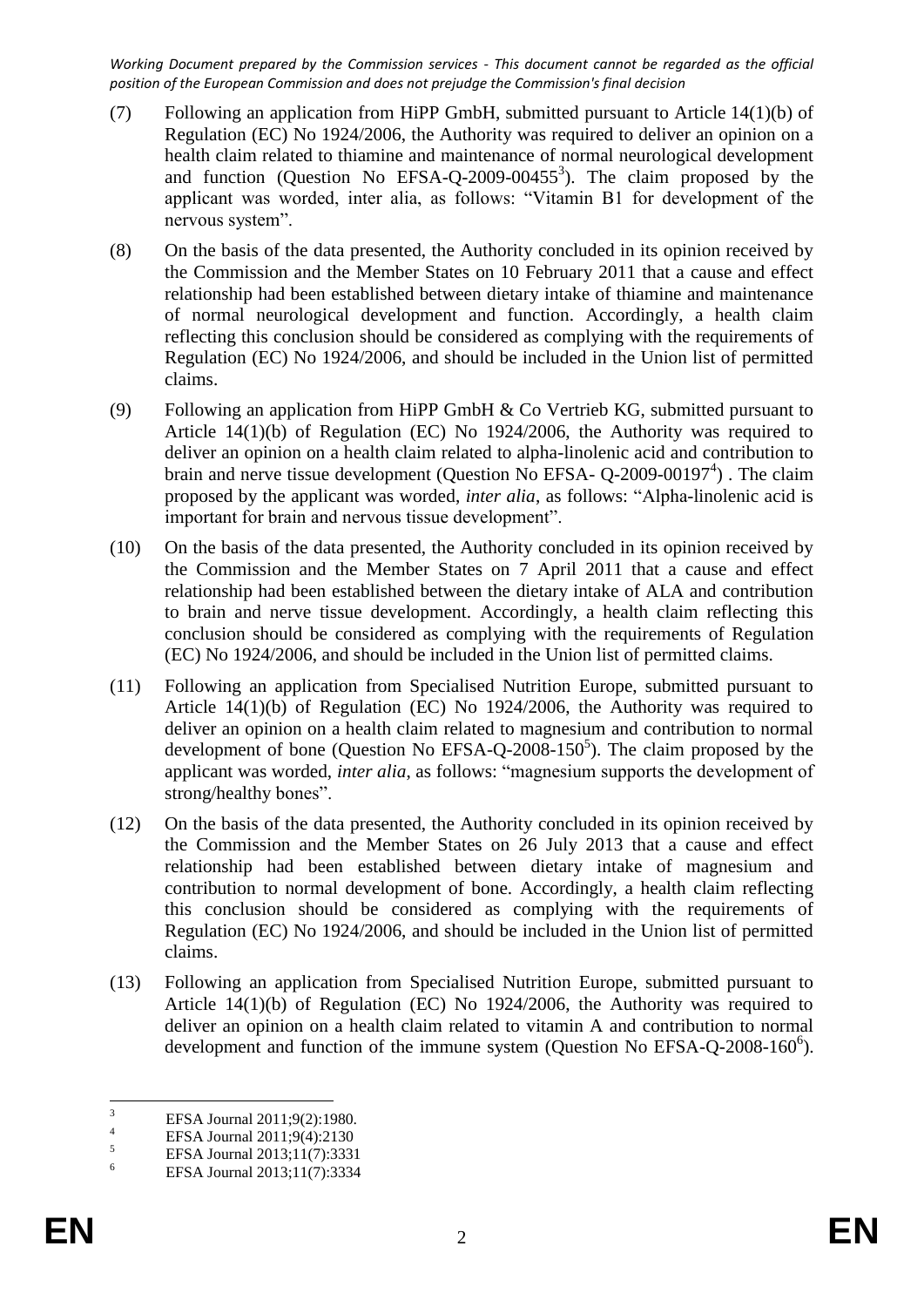The claim proposed by the applicant was worded, *inter alia*, as follows: "Vitamin A helps support healthy immune function".

- (14) On the basis of the data presented, the Authority concluded in its opinion received by the Commission and the Member States on 26 July 2013 that a cause and effect relationship had been established between dietary intake of vitamin A and contribution to normal development and function of the immune system. Accordingly, a health claim reflecting this conclusion should be considered as complying with the requirements of Regulation (EC) No 1924/2006, and should be included in the Union list of permitted claims.
- (15) Following an application from Specialised Nutrition Europe, submitted pursuant to Article 14(1)(b) of Regulation (EC) No 1924/2006, the Authority was required to deliver an opinion on a health claim related to iron and contribution to normal cognitive development (Question No EFSA-Q-2008-199<sup>7</sup>). The claim proposed by the applicant was worded, *inter alia*, as follows: "with iron, important for cognitive development".
- (16) On the basis of the data presented, the Authority concluded in its opinion received by the Commission and the Member States on 26 July 2013 that a cause and effect relationship had been established between dietary intake of iron and contribution to normal cognitive development. Accordingly, a health claim reflecting this conclusion should be considered as complying with the requirements of Regulation (EC) No 1924/2006, and should be included in the Union list of permitted claims.
- (17) Following an application from Specialised Nutrition Europe, submitted pursuant to Article 14(1)(b) of Regulation (EC) No 1924/2006, the Authority was required to deliver an opinion on a health claim related to riboflavin (vitamin B2) and contribution to normal energy-yielding metabolism (Question No EFSA-Q-2008-184<sup>8</sup>). The claim proposed by the applicant was worded, *inter alia*, as follows: "vitamin B2 (riboflavin) is needed to release energy from foods".
- (18) On the basis of the data presented, the Authority concluded in its opinion received by the Commission and the Member States on 25 October 2013 that a cause and effect relationship had been established between the dietary intake of riboflavin and contribution to normal energy-yielding metabolism. Accordingly, a health claim reflecting this conclusion should be considered as complying with the requirements of Regulation (EC) No 1924/2006, and should be included in the Union list of permitted claims.
- (19) Following an application from Specialised Nutrition Europe, submitted pursuant to Article 14(1)(b) of Regulation (EC) No 1924/2006, the Authority was required to deliver an opinion on a health claim related to pantothenic acid and contribution to normal energy-yielding metabolism (Question No EFSA-Q-2008-186<sup>9</sup>). The claim proposed by the applicant was worded, *inter alia*, as follows: "vitamin B5 (pantothenic acid) is needed to release energy from food".
- (20) On the basis of the data presented, the Authority concluded in its opinion received by the Commission and the Member States on 25 October 2013 that a cause and effect relationship had been established between the dietary intake of pantothenic acid and

 $\overline{7}$ <sup>7</sup> EFSA Journal 2013;11(7):3335

<sup>&</sup>lt;sup>8</sup><br>EFSA Journal 2013;11(10):3410<br>PFSA J<sub>2</sub> metal 2012;11(10):2411

EFSA Journal 2013;11(10):3411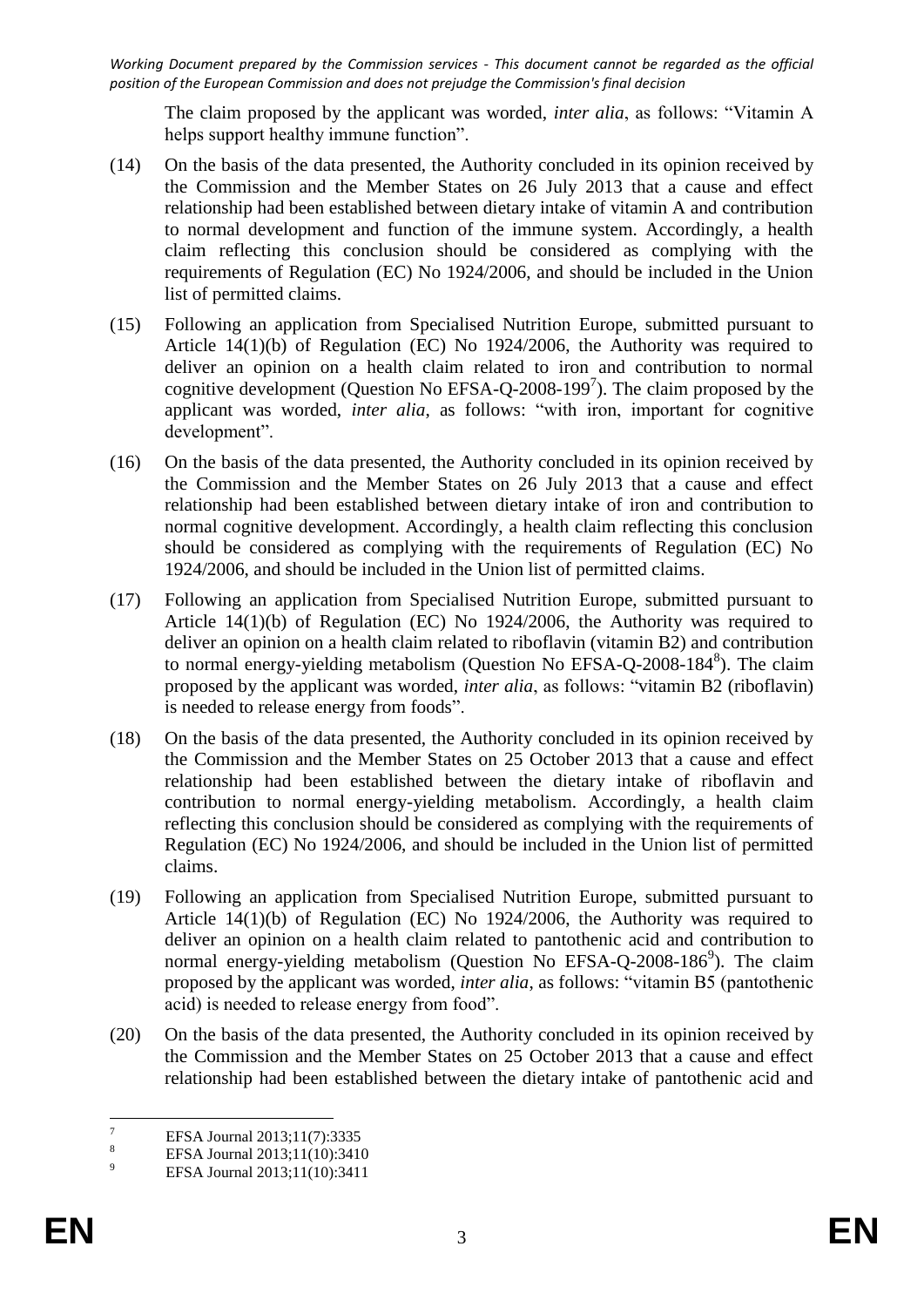contribution to normal energy-yielding metabolism. Accordingly, a health claim reflecting this conclusion should be considered as complying with the requirements of Regulation (EC) No 1924/2006, and should be included in the Union list of permitted claims.

- (21) Following an application from Specialised Nutrition Europe, submitted pursuant to Article 14(1)(b) of Regulation (EC) No 1924/2006, the Authority was required to deliver an opinion on a health claim related to vitamin C and increasing non-haem iron absorption (Question No EFSA-Q-2008-176<sup>10</sup>). The claim proposed by the applicant was worded, *inter alia*, as follows: "Vitamin C enhances iron absorption".
- (22) On the basis of the data presented, the Authority concluded in its opinion received by the Commission and the Member States on 10 January 2014 that a cause and effect relationship had been established between the dietary intake of vitamin C and increasing non-haem iron absorption. Accordingly, a health claim reflecting this conclusion should be considered as complying with the requirements of Regulation (EC) No 1924/2006, and should be included in the Union list of permitted claims.
- (23) Following an application from Specialised Nutrition Europe, submitted pursuant to Article 14(1)(b) of Regulation (EC) No 1924/2006, the Authority was required to deliver an opinion on a health claim related to iron and contribution to normal formation of haemoglobin and red blood cells (Question No EFSA-Q-2008-147<sup>11</sup>). The claim proposed by the applicant was worded, *inter alia*, as follows: "Iron is important for blood formation".
- (24) On the basis of the data presented, the Authority concluded in its opinion received by the Commission and the Member States on 10 January 2014 that a cause and effect relationship had been established between dietary intake of iron and contribution to normal formation of haemoglobin and red blood cells. Accordingly, a health claim reflecting this conclusion should be considered as complying with the requirements of Regulation (EC) No 1924/2006, and should be included in the Union list of permitted claims.
- (25) Following an application from Specialised Nutrition Europe, submitted pursuant to Article 14(1)(b) of Regulation (EC) No 1924/2006, the Authority was required to deliver an opinion on a health claim related to iodine and contribution to normal thyroid function (Question No EFSA-Q-2008-144 $^{12}$ ). The claim proposed by the applicant was worded, *inter alia*, as follows: "iodine is important for thyroid function".
- (26) On the basis of the data presented, the Authority concluded in its opinion received by the Commission and the Member States on 10 January 2014 that a cause and effect relationship had been established between the dietary intake of iodine and contribution to normal thyroid function. Accordingly, a health claim reflecting this conclusion should be considered as complying with the requirements of Regulation (EC) No 1924/2006, and should be included in the Union list of permitted claims.
- (27) Following an application from Specialised Nutrition Europe, submitted pursuant to Article 14(1)(b) of Regulation (EC) No 1924/2006, the Authority was required to deliver an opinion on a health claim related to iodine and contribution to normal

 $10\,$ <sup>10</sup> EFSA Journal 2014;12(1):3514

<sup>&</sup>lt;sup>11</sup> EFSA Journal 2014;12(1):3515<br><sup>12</sup> EESA Journal 2014;12(1):2516

EFSA Journal 2014;12(1):3516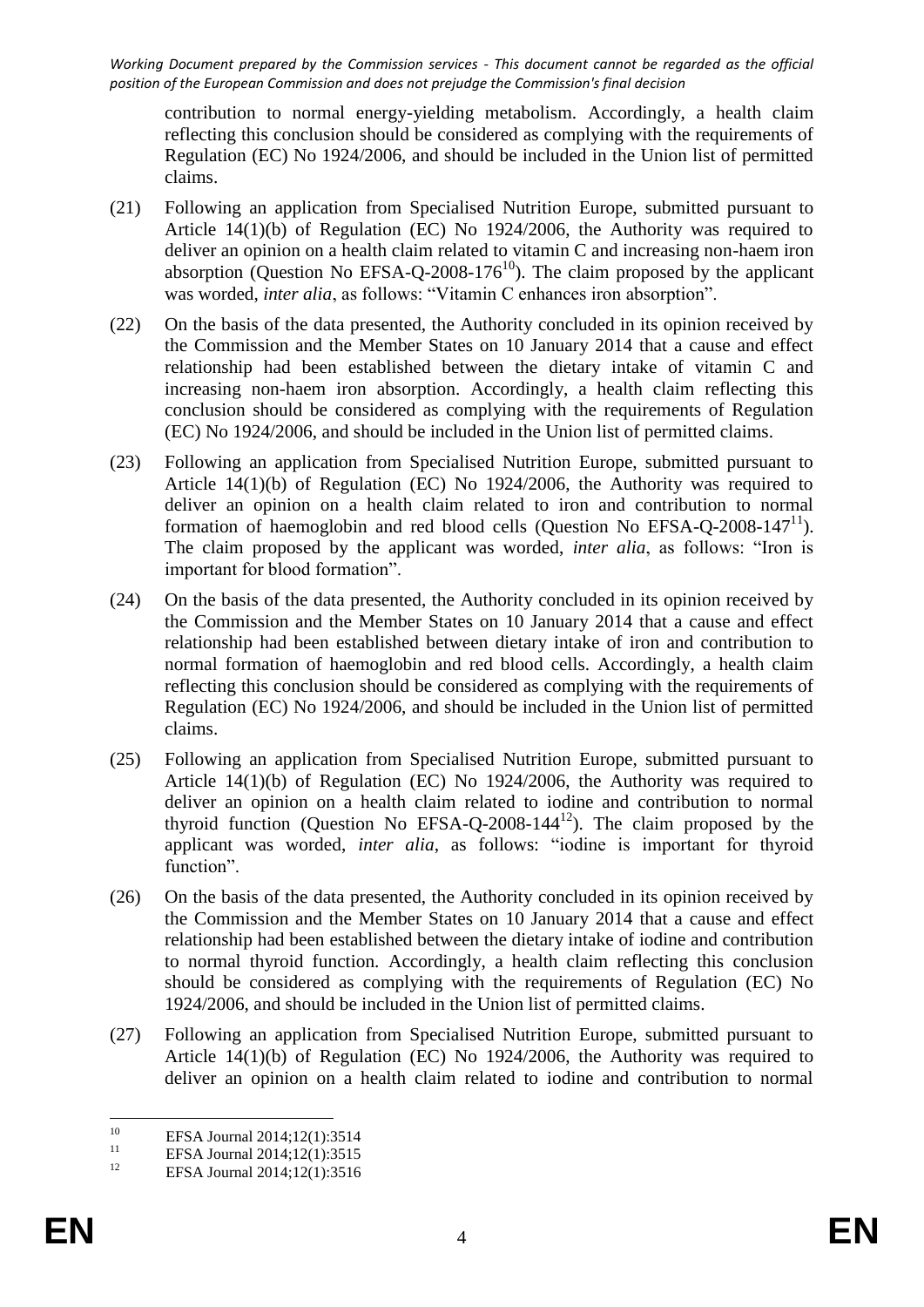cognitive development (Question No EFSA-Q-2008-145<sup>13</sup>). The claim proposed by the applicant was worded, *inter alia*, as follows: "iodine is important for cognitive development".

- (28) On the basis of the data presented, the Authority concluded in its opinion received by the Commission and the Member States on 10 January 2014 that a cause and effect relationship had been established between the dietary intake of iodine and contribution to normal cognitive development. Accordingly, a health claim reflecting this conclusion should be considered as complying with the requirements of Regulation (EC) No 1924/2006, and should be included in the Union list of permitted claims.
- (29) Following an application from Specialised Nutrition Europe, submitted pursuant to Article 14(1)(b) of Regulation (EC) No 1924/2006, the Authority was required to deliver an opinion on a health claim related to vitamin D and contribution to normal development of bones and teeth (Question No EFSA-Q-2008-178<sup>14</sup>). The claim proposed by the applicant was worded, *inter alia*, as follows: "vitamin D is essential for the absorption and utilization of calcium and phosphorus in building strong teeth and bones".
- (30) On the basis of the data presented, the Authority concluded in its opinion received by the Commission and the Member States on 24 February 2014 that a cause and effect relationship had been established between the dietary intake of vitamin D and contribution to normal development of bones and teeth. Accordingly, a health claim reflecting this conclusion should be considered as complying with the requirements of Regulation (EC) No 1924/2006, and should be included in the Union list of permitted claims.
- (31) Following an application from Specialised Nutrition Europe, submitted pursuant to Article 14(1)(b) of Regulation (EC) No 1924/2006, the Authority was required to deliver an opinion on a health claim related to zinc and normal function of the immune system (Question No EFSA-Q-2008-189<sup>15</sup>). The claim proposed by the applicant was worded, *inter alia*, as follows: "zinc helps to support a healthy immune system".
- (32) On the basis of the data presented, the Authority concluded in its opinion received by the Commission and the Member States on 5 May 2014 that a cause and effect relationship had been established between the dietary intake of zinc and normal function of the immune system. Accordingly, a health claim reflecting this conclusion should be considered as complying with the requirements of Regulation (EC) No 1924/2006, and should be included in the Union list of permitted claims.
- (33) Following an application from DSM Nutritional Products, submitted pursuant to Article 14(1)(b) of Regulation (EC) No 1924/2006, the Authority was required to deliver an opinion on a health claim related to docosahexaenoic acid (DHA) and contribution to normal brain development (Question No EFSA-Q-2014-00059 $^{16}$ ). The claim proposed by the applicant was worded as follows: "Pre-formed DHA contributes to brain development".
- (34) On the basis of the data presented, the Authority concluded in its opinion received by the Commission and the Member States on 8 October 2014 that a cause and effect

 $13\,$ <sup>13</sup> EFSA Journal 2014;12(1):3517<br><sup>14</sup> EFSA Journal 2014;12(2):2570

<sup>&</sup>lt;sup>14</sup> EFSA Journal 2014;12(2):3579<br><sup>15</sup>

<sup>&</sup>lt;sup>15</sup> EFSA Journal 2014;12(5):3653

EFSA Journal 2014;12(10):3840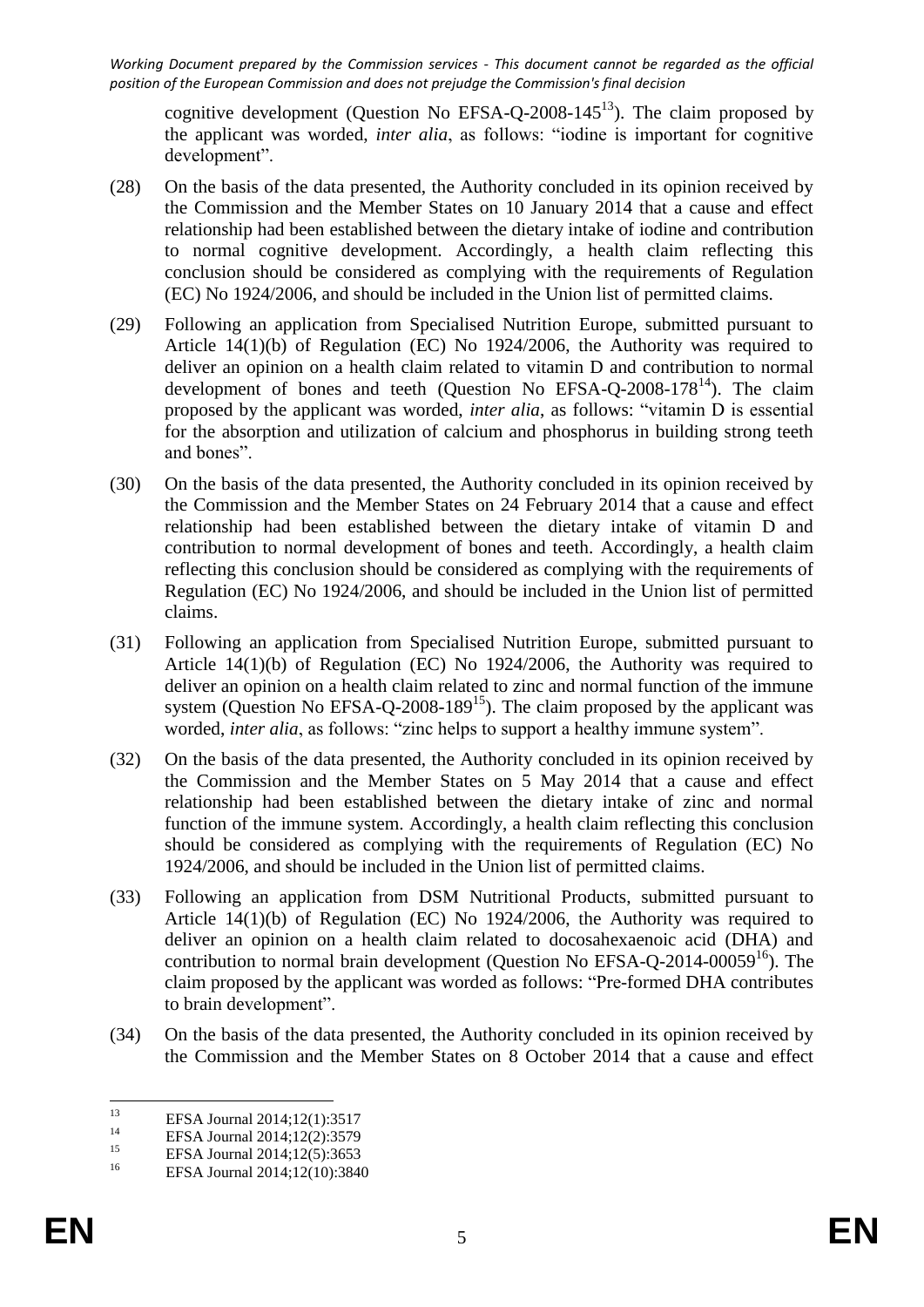relationship had been established between the consumption of DHA and contribution to normal brain development. Accordingly, a health claim reflecting this conclusion should be considered as complying with the requirements of Regulation (EC) No 1924/2006, and should be included in the Union list of permitted claims.

- (35) Following an application from Specialised Nutrition Europe, submitted pursuant to Article 14(1)(b) of Regulation (EC) No 1924/2006, the Authority was required to deliver an opinion on a health claim related to selenium and protection of DNA, proteins and lipids from oxidative damage (Question No EFSA-Q-2008-159 $^{17}$ ). The claim proposed by the applicant was worded, *inter alia*, as follows: "Selenium has an antioxidant functionality that helps maintain and protect healthy cells".
- (36) On the basis of the data presented, the Authority concluded in its opinion received by the Commission and the Member States on 19 November 2014 that a cause and effect relationship had been established between the dietary intake of selenium and protection of DNA, proteins and lipids from oxidative damage. Accordingly, a health claim reflecting this conclusion should be considered as complying with the requirements of Regulation (EC) No 1924/2006, and should be included in the Union list of permitted claims.
- (37) Following an application from Specialised Nutrition Europe, submitted pursuant to Article 14(1)(b) of Regulation (EC) No 1924/2006, the Authority was required to deliver an opinion on a health claim related to zinc and normal growth (Question No EFSA-Q-2008-190<sup>18</sup>). The claim proposed by the applicant was worded, *inter alia*, as follows: "zinc is essential for growth".
- (38) On the basis of the data presented, the Authority concluded in its opinion received by the Commission and the Member States on 19 November 2014 that a cause and effect relationship had been established between the dietary intake of zinc and normal growth. Accordingly, a health claim reflecting this conclusion should be considered as complying with the requirements of Regulation (EC) No 1924/2006, and should be included in the Union list of permitted claims.
- (39) Article 7(1)(c) of Regulation (EU) No 1169/2011 on food information to consumers states that *"food information shall not be misleading, particularly by suggesting that the food possesses special characteristics when in fact all similar foods possess such characteristics".* For certain categories of foods, the mandatory addition of certain nutrients, for which health claims are authorised by this Regulation, is required by specific Union food legislation<sup>19</sup>, under specific conditions. In order to appropriately inform the consumers about the effects of these nutrients, while ensuring that they are not misled by the way this information is conveyed, the wording for health claims on nutrients that are mandatorily added to certain categories of foods, in accordance with Union legislation, should take into account the relevant requirement of Article  $7(1)(c)$ of Regulation (EU) No 1169/2011.
- (40) Article 16(4) of Regulation (EC) No 1924/2006 provides that an opinion in favour of authorising a health claim should include certain particulars. Accordingly, those

<sup>17</sup> <sup>17</sup> EFSA Journal 2014;12(11):3890<br><sup>18</sup>

<sup>&</sup>lt;sup>18</sup> EFSA Journal 2014;12(11):3891

<sup>19</sup> Commission Directive 2006/141/EC of 22 December 2006 on infant formulae and follow-on formulae; Commission Directive 2006/125/EC of 5 December 2006 on processed cereal-based foods and baby foods for infants and young children, Commission Directive 1999/21/EC of 25 March 1999 on dietary foods for special medical purposes.